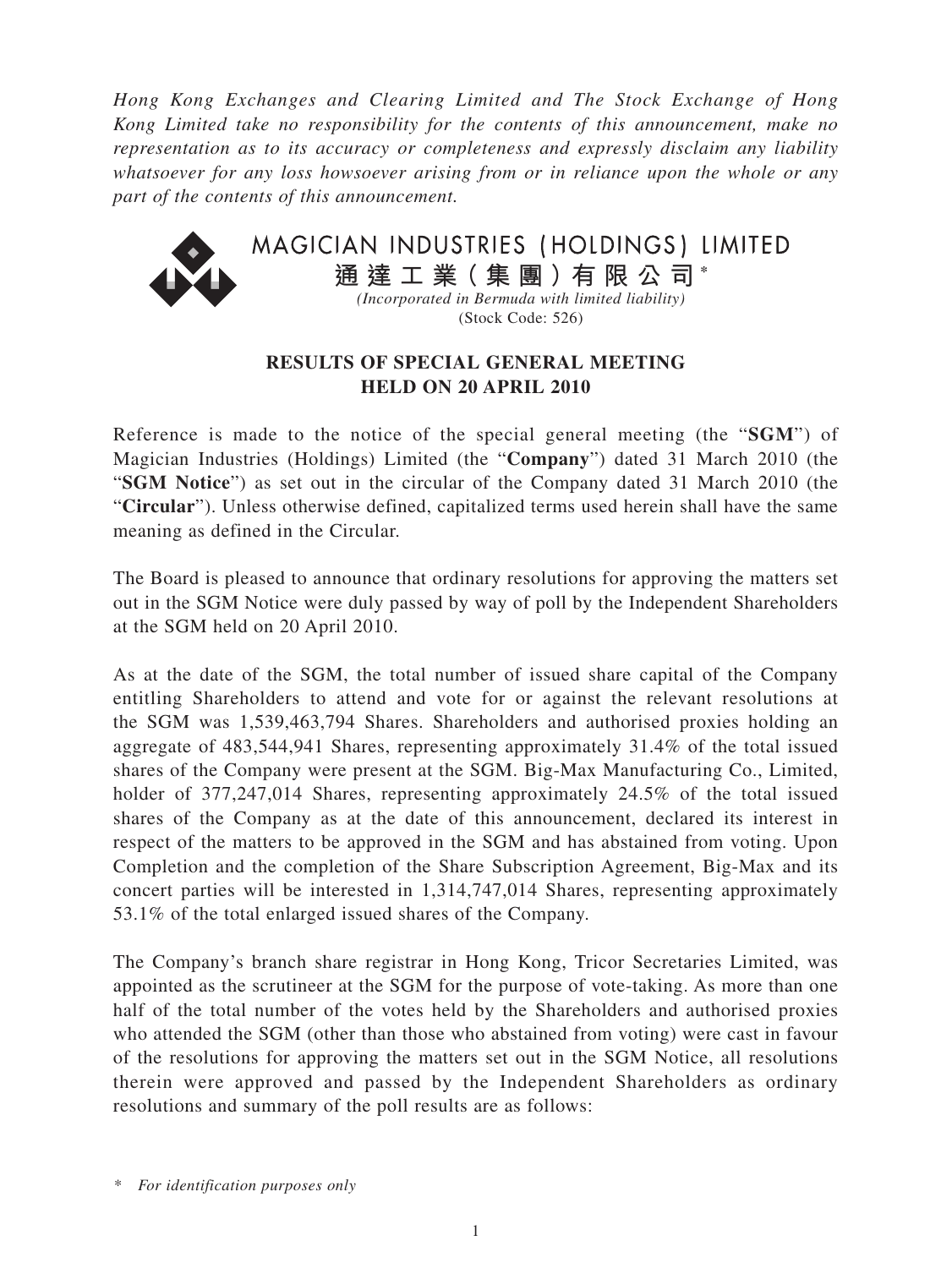|                             |                                                                                                                                                                                                                                                                                                                                       | Number of votes cast and<br>approximate percentage of<br>total number of votes cast |                             |                             |                                         |
|-----------------------------|---------------------------------------------------------------------------------------------------------------------------------------------------------------------------------------------------------------------------------------------------------------------------------------------------------------------------------------|-------------------------------------------------------------------------------------|-----------------------------|-----------------------------|-----------------------------------------|
| <b>Ordinary resolutions</b> |                                                                                                                                                                                                                                                                                                                                       | For                                                                                 | <b>Against</b>              | Abstain                     | <b>Total</b><br>number<br>of votes cast |
| 1.                          | To confirm, approve and ratify the<br>Acquisition Agreement and the<br>transactions contemplated thereunder,<br>details of which are set out in the<br>Circular of the Company dated 31<br>March 2010 to the Shareholders of<br>the Company (the "Circular") (being<br>Resolutions No. 1 as set out in the<br>SGM Notice).            | 483,544,941<br>$(100\%)$                                                            | $\boldsymbol{0}$<br>$(0\%)$ | $\bf{0}$<br>$(0\%)$         | 483,544,941<br>$(100\%)$                |
| 2.                          | To confirm, approve and ratify the<br>Subscription Agreement and the<br>transactions contemplated thereunder,<br>details of which are set out in the<br>Circular, including the allotment<br>and issue of the Subscription Shares<br>(as defined in the Circular) (being<br>Resolution No. 2 as set out in the SGM<br>Notice).        | 483,544,941<br>$(100\%)$                                                            | $\boldsymbol{0}$<br>$(0\%)$ | $\boldsymbol{0}$<br>$(0\%)$ | 483,544,941<br>$(100\%)$                |
| 3.                          | To approve the Whitewash Waiver,<br>details of which are set out in the<br>Circular (being Resolution No. 3 as set<br>out in the SGM Notice).                                                                                                                                                                                         | 483,544,941<br>$(100\%)$                                                            | $\boldsymbol{0}$<br>$(0\%)$ | $\boldsymbol{0}$<br>$(0\%)$ | 483,544,941<br>$(100\%)$                |
| 4.                          | To confirm, approve and ratify<br>the WFOE Agreements and the<br>transactions contemplated thereunder<br>and the annual caps of each of the<br>WFOE Agreements for each of the<br>three periods ending 31 December<br>2012, details of which are set out in<br>the Circular (being resolution No. 4 as<br>set out in the SGM Notice). | 483,544,941<br>$(100\%)$                                                            | $\bf{0}$<br>$(0\%)$         | $\mathbf{0}$<br>$(0\%)$     | 483,544,941<br>$(100\%)$                |

## By order of the Board **MAGICIAN INDUSTRIES (HOLDINGS) LIMITED Li Li Xin**

*Chairman*

Hong Kong, 20th April 2010